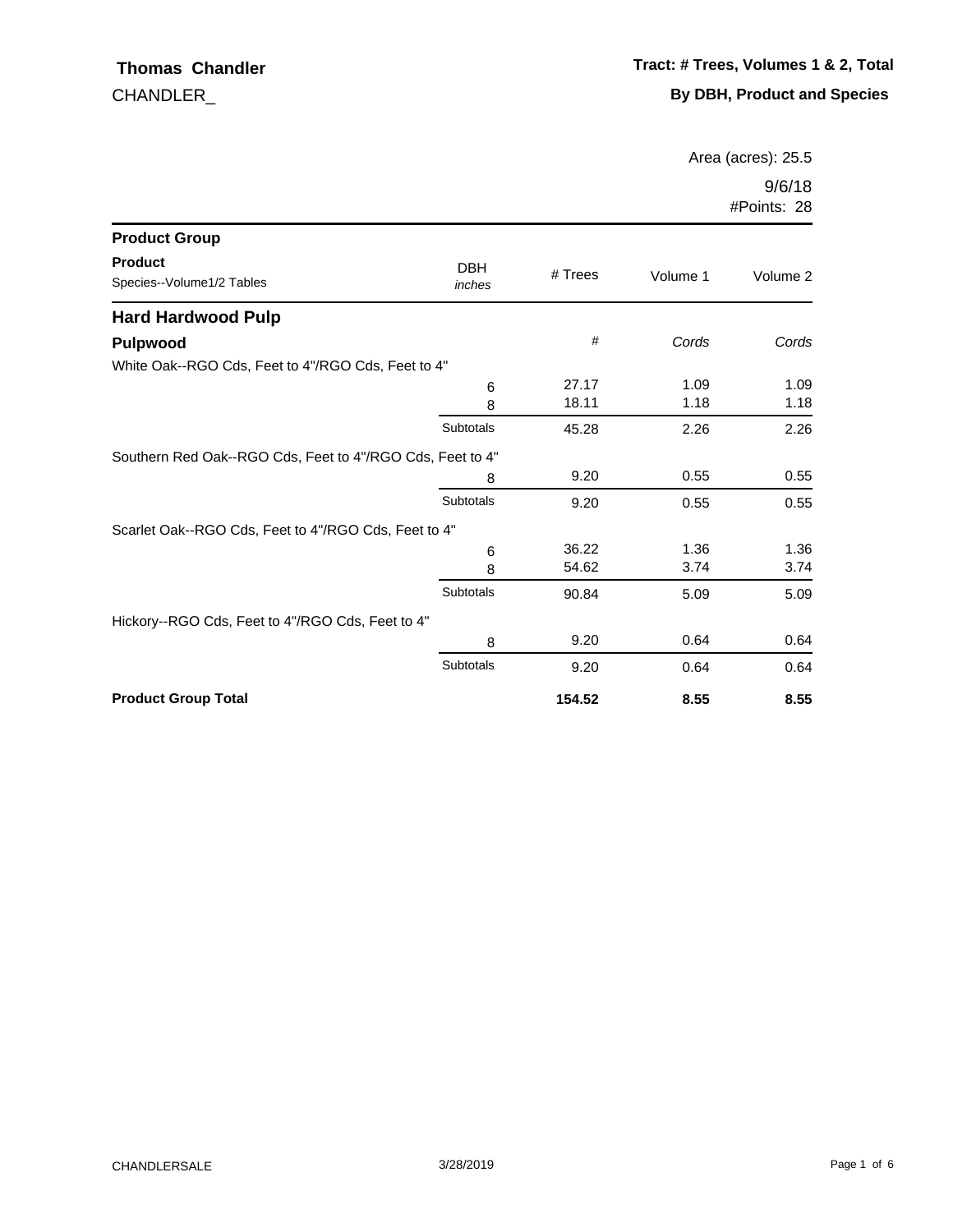|                                             |                      |           |          | Area (acres): 25.5    |
|---------------------------------------------|----------------------|-----------|----------|-----------------------|
|                                             |                      |           |          | 9/6/18<br>#Points: 28 |
| <b>Product Group</b>                        |                      |           |          |                       |
| <b>Product</b><br>Species--Volume1/2 Tables | <b>DBH</b><br>inches | # $Trees$ | Volume 1 | Volume 2              |
| .                                           |                      |           |          |                       |

#### **Hardwood Sawtimber**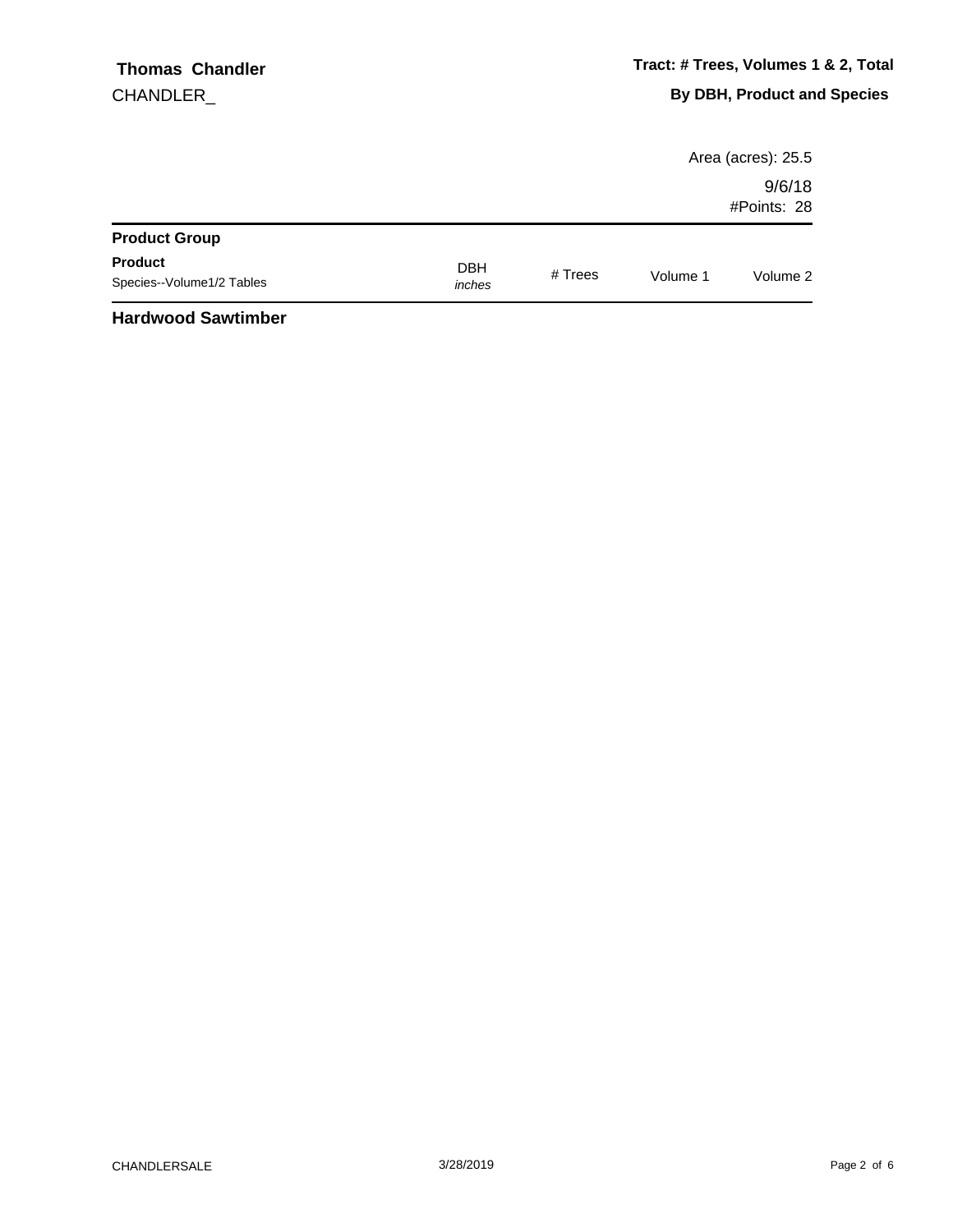Area (acres): 25.5

| <b>Product Group</b>            |           |         |            |            |
|---------------------------------|-----------|---------|------------|------------|
| <b>Product</b>                  | DBH       |         |            |            |
| Species--Volume1/2 Tables       | inches    | # Trees | Volume 1   | Volume 2   |
| <b>Hardwood Sawtimber</b>       |           |         |            |            |
| <b>Sawtimber</b>                |           | $\#$    | <b>MBF</b> | <b>MBF</b> |
| White Oak--Inter76/Scrib78      |           |         |            |            |
|                                 | 14        | 27.17   | 2.69       | 2.50       |
|                                 | 16        | 9.06    | 1.21       | 1.15       |
|                                 | Subtotals | 36.22   | 3.90       | 3.65       |
| Scarlet Oak--Inter 78/Scrib78   |           |         |            |            |
|                                 | 16        | 9.20    | 1.66       | 1.46       |
|                                 | 18        | 9.20    | 2.14       | 1.92       |
|                                 | 22        | 9.20    | 2.67       | 2.45       |
|                                 | Subtotals | 27.60   | 6.47       | 5.83       |
| Beech--Inter 78/Scrib78         |           |         |            |            |
|                                 | 12        | 9.06    | 0.51       | 0.43       |
|                                 | Subtotals | 9.06    | 0.51       | 0.43       |
| Ash--Inter 78/Scrib78           |           |         |            |            |
|                                 | 12        | 9.20    | 0.52       | 0.43       |
|                                 | Subtotals | 9.20    | 0.52       | 0.43       |
| Red Maple--Inter 78/Scrib78     |           |         |            |            |
|                                 | 14        | 9.06    | 0.95       | 0.83       |
|                                 | 20        | 9.20    | 2.15       | 1.97       |
|                                 | Subtotals | 18.26   | 3.10       | 2.80       |
| Yellow Poplar--Inter 78/Scrib78 |           |         |            |            |
|                                 | 12        | 27.60   | 2.04       | 1.68       |
|                                 | 14        | 64.40   | 8.47       | 7.26       |
|                                 | 16        | 36.80   | 6.44       | 5.69       |
|                                 | 18        | 18.40   | 5.04       | 4.49       |
|                                 | 20        | 18.40   | 5.26       | 4.79       |
|                                 | 22        | 18.40   | 7.38       | 6.77       |
|                                 | 24        | 9.20    | 4.06       | 3.76       |
|                                 | Subtotals | 193.20  | 38.70      | 34.44      |
| Hickory--Inter 78/Scrib78       |           |         |            |            |
|                                 | 14        | 9.06    | 0.95       | 0.83       |
|                                 | Subtotals | 9.06    | 0.95       | 0.83       |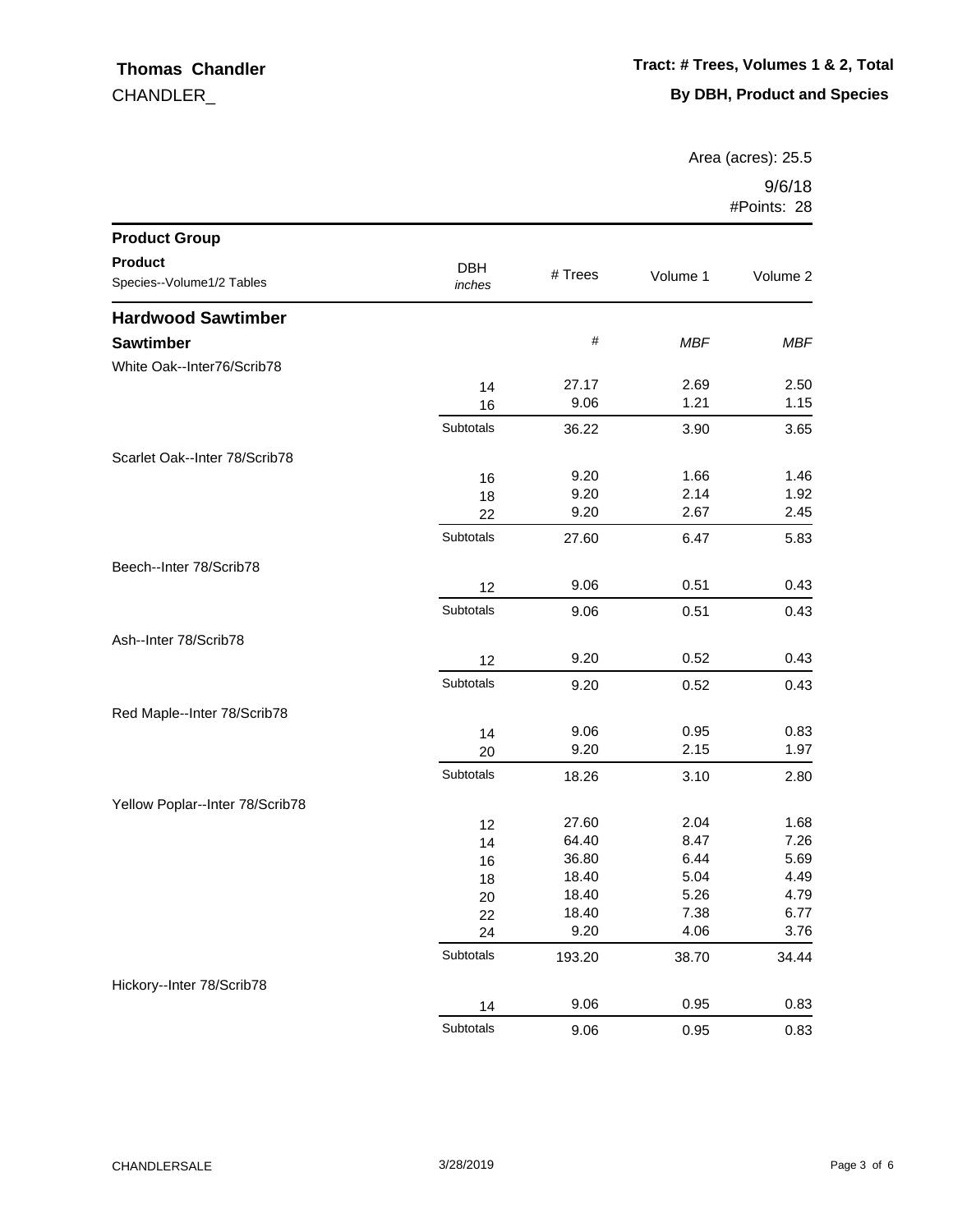Area (acres): 25.5

| <b>Product Group</b>                                    |                      |          |            |            |
|---------------------------------------------------------|----------------------|----------|------------|------------|
| <b>Product</b><br>Species--Volume1/2 Tables             | <b>DBH</b><br>inches | # Trees  | Volume 1   | Volume 2   |
| <b>Hardwood Sawtimber</b>                               |                      |          |            |            |
| <b>Sawtimber</b>                                        |                      | $\#$     | <b>MBF</b> | <b>MBF</b> |
| Sweetgum--Inter 78/Scrib78                              |                      |          |            |            |
|                                                         | 12                   | 18.40    | 1.20       | 0.99       |
|                                                         | 14                   | 9.20     | 0.97       | 0.85       |
|                                                         | 16                   | 9.20     | 1.66       | 1.46       |
|                                                         | 18                   | 27.60    | 7.19       | 6.41       |
|                                                         | Subtotals            | 64.40    | 11.00      | 9.72       |
| <b>Product Group Total</b>                              |                      | 366.99   | 65.15      | 58.14      |
| <b>Pine Pulp</b>                                        |                      |          |            |            |
| <b>Pulpwood</b>                                         |                      | #        | Cords      | Cords      |
| Virginia Pine--RGO Cds, Feet to 4"/RGO Cds, Feet to 4"  |                      |          |            |            |
|                                                         | 6                    | 63.68    | 2.91       | 2.91       |
|                                                         | 8                    | 64.40    | 5.89       | 5.89       |
|                                                         | 10                   | 9.20     | 0.92       | 0.92       |
|                                                         | Subtotals            | 137.28   | 9.72       | 9.72       |
| Loblolly Pine--RGO Cds, Feet to 4"/RGO Cds, Feet to 4"  |                      |          |            |            |
|                                                         | 6                    | 398.44   | 21.10      | 21.10      |
|                                                         | 8                    | 633.89   | 70.72      | 70.72      |
|                                                         | 10                   | 45.28    | 7.24       | 7.24       |
|                                                         | Subtotals            | 1,077.61 | 99.07      | 99.07      |
| Shortleaf Pine--RGO Cds, Feet to 4"/RGO Cds, Feet to 4" |                      |          |            |            |
|                                                         | 6                    | 27.60    | 1.29       | 1.29       |
|                                                         | 10                   | 9.20     | 1.66       | 1.66       |
|                                                         | Subtotals            | 36.80    | 2.94       | 2.94       |
| <b>Product Group Total</b>                              |                      | 1,251.69 | 111.73     | 111.73     |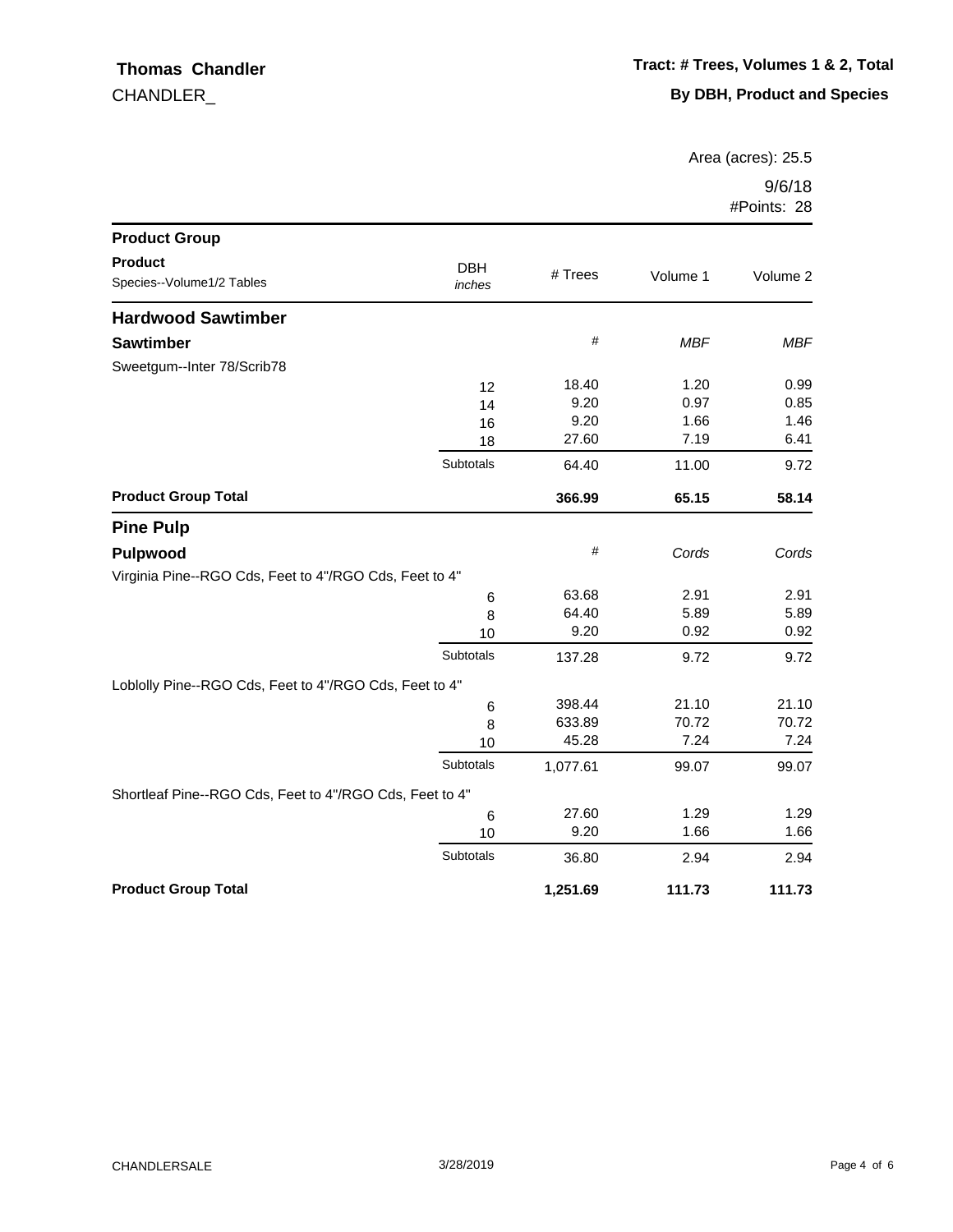Area (acres): 25.5

| <b>Product Group</b>                        |                      |          |            |            |
|---------------------------------------------|----------------------|----------|------------|------------|
| <b>Product</b><br>Species--Volume1/2 Tables | <b>DBH</b><br>inches | # Trees  | Volume 1   | Volume 2   |
| <b>Pine Sawtimber</b>                       |                      |          |            |            |
| <b>Sawtimber</b>                            |                      | $\#$     | <b>MBF</b> | <b>MBF</b> |
| Loblolly Pine--Inter 78/Scrib78             |                      |          |            |            |
|                                             | 10                   | 498.06   | 26.66      | 19.92      |
|                                             | 12                   | 688.22   | 69.18      | 55.67      |
|                                             | 14                   | 271.67   | 44.92      | 37.87      |
|                                             | 16                   | 45.28    | 10.63      | 9.32       |
|                                             | Subtotals            | 1,503.22 | 151.39     | 122.78     |
| Shortleaf Pine--Inter 78/Scrib78            |                      |          |            |            |
|                                             | 10                   | 46.00    | 2.54       | 1.88       |
|                                             | 12                   | 55.20    | 5.98       | 4.78       |
|                                             | 14                   | 36.80    | 6.40       | 5.37       |
|                                             | 16                   | 36.80    | 7.11       | 6.27       |
|                                             | Subtotals            | 174.80   | 22.03      | 18.31      |
| <b>Product Group Total</b>                  |                      | 1,678.02 | 173.42     | 141.09     |
| Virginia Pine Sawtimber                     |                      |          |            |            |
| <b>Sawtimber</b>                            |                      | $\#$     | <b>MBF</b> | <b>MBF</b> |
| Virginia Pine--Inter 78/Scrib78             |                      |          |            |            |
|                                             | 10                   | 46.00    | 2.04       | 1.55       |
|                                             | 12                   | 36.80    | 3.77       | 3.04       |
|                                             | 14                   | 18.40    | 3.20       | 2.69       |
|                                             | 16                   | 18.40    | 4.15       | 3.64       |
|                                             | Subtotals            | 119.60   | 13.17      | 10.91      |
| <b>Product Group Total</b>                  |                      | 119.60   | 13.17      | 10.91      |